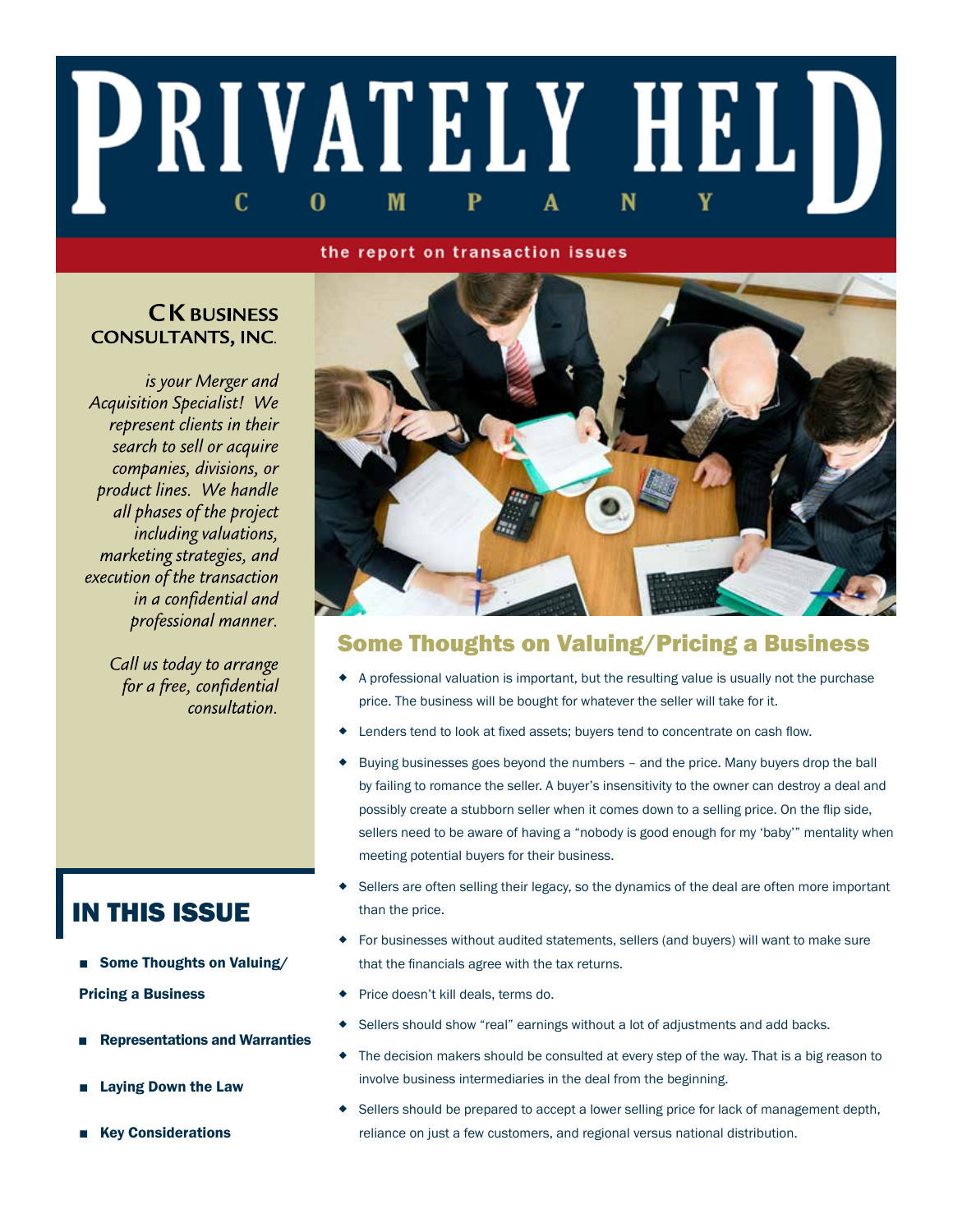### Representations and Warranties

The representations and warranties on the Purchase and Sale agreement take effect the date of signing. According to the book, *The Art of M&A—A Merger Acquisition Buyout Guide* by Stanley Foster Reed, the conditions in the representations and warranties are:

> "...intended to disclose all material legal, and many material financial, aspects of the business to the buyer. The seller also gives assurances that the transaction itself will not have adverse effects upon the property to be conveyed. The buyer should be aware that lenders providing acquisition financing will require the buyer to make extensive representations and warranties about the target as a condition to funding."

The important issues to focus on for representations and warranties are litigation, undisclosed liabilities, financial statements, and taxes.

Representations and warranties are very important in the sale of a company and, according to Reed, cofounder of the Merger Week at Northwestern University, "a buyer or seller will be able to back out of the agreement if he or she discovers that the representations or warranties of the other party are untrue to any material extent." The phrase "no material adverse change" or "not material to the transaction" is key. In fact, the buyer or seller may insist on inserting the word material when referring to liabilities, litigation, etc. While the word "material" can be construed as ambiguous, the parties can set a dollar threshold that defines materiality in particular circumstances.

The important issues to focus on for representations and warranties are litigation, undisclosed liabilities, financial statements, and taxes. Regarding the latter, for example, if the sale of the company is a stock transaction, the following representations and warranties would be appropriate:

- Seller has filed all required tax returns.
- Seller has paid all the taxes due.
- Adequate tax reserves are reflected in the balance sheet.

An explanation of the basket provision is also used to protect the seller, by indemnifying the buyer for damages only up to a certain amount. Furthermore, there is usually a cut-off date in which the buyer can seek claims from the seller, e.g., "three years is the outside limit." One way to facilitate the buyer's claims is to allow him or her to offset these amounts from the note due to the seller. Another method, for example, is to set up an escrow account equivalent to 5 to 10% of the purchase price.

The Purchase and Sale Agreement defines the parameters of *both* the purchaser's and seller's representations and warranties. The heaviest negotiating near the closing date usually involves the representations and warranties as well as the indemnifications. Also, the representations and warranties normally account for the largest part of the Purchase & Sale Agreement. The investigation then *follows* the execution of the Purchase and Sale Agreement and obviously occurs (or should occur) *before* the closing. If an adverse material fact surfaces after the closing, the seller will have to compensate the purchaser based on a breach of representation. The following seller's representations and warranties are the most important:

- **1. Financial Statements.** A closing audit is imperative to verify the authenticity of all the items, particularly inventory, receivables, and payables. Then a post-closing adjustment is factored into the final floating payoff at closing.
- 2. Assets. The buyer wants to be sure he or she is gaining full title to the assets, particularly as it pertains to such items as intellectual property, patents, etc. Also, the buyer wants assurances that the machinery and equipment are in good working order.
- **3. Taxes.** Not only is it critical to verify tax liability if it is a stock purchase, but if it is an asset purchase, it is important to assure there are not liens on assets because of failure to pay taxes.
- 4. **Employee Relations.** Employee contracts and employee benefits are very important, even in asset sales. If a new owner takes away an employee's privilege, knowingly or unknowingly, then the new owner will be walking into a hornet's nest.
- 5. Environmental Issues. Many transactions in today's M&A business are being negated because of environmental liabilities. Even if the buyer leases the premises, instead of buying the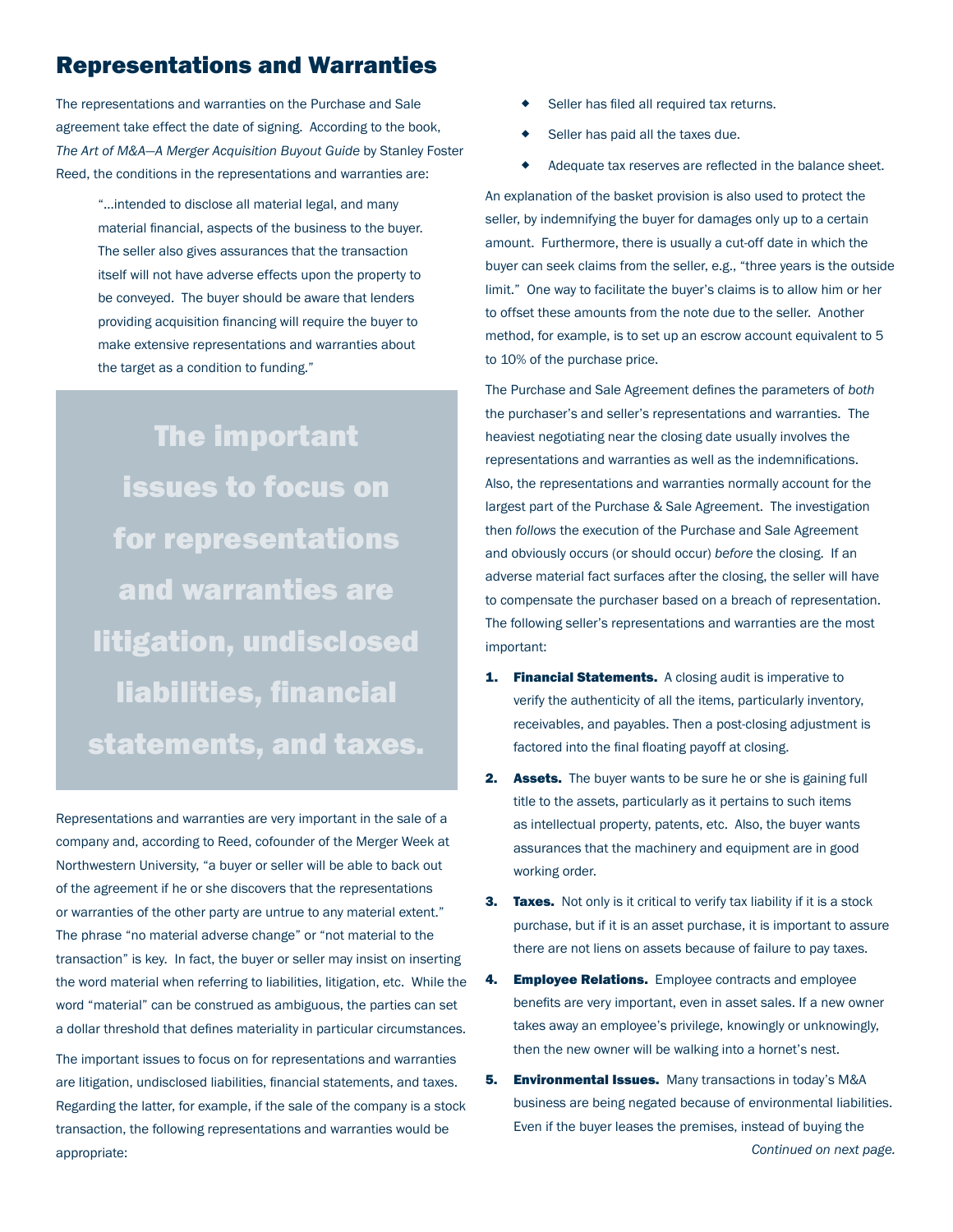### Representations and Warranties *(continued from previous page)*

property, it does not mean that as a tenant the new owner would not be held responsible in part for the contamination caused before his or her arrival. Unfair? You bet!

- 6. Pending and Potential Litigation. This becomes a bigger issue with a consumer-product company because of the exposure to our litigious society. Sellers will want to place a time period and/or "cap" on their total responsibility. Usually the buyer ends up sharing some of the risk for previously-made products.
- 7. Authorization. To sell the company from stockholders, directors and/or third parties (like the bank), you will need authorization.

The seller will, in effect, be expected to insure to the buyer that:

- All liabilities are represented.
- All contracts are disclosed.
- All wages and taxes are current.
- ◆ All insurance is current.
- All bonus plans are disclosed.

While most of the burden for representations and warranties lies with the seller, the buyer may be required to warrant that the acquisition does not violate their loan agreements or if stock is to be used, that it is properly authorized.

Obviously, if the transaction is a stock sale in which the buyer assumes all the assets and all the liabilities, the representations and warranties are more lengthy and complex. Often the buyer is only willing to undertake a stock transaction based on the tightness and thoroughness of the representations and warranties.

The important issue is which representations and warranties survive the closing and which ones cease. Those which customarily cease at closing include warranties on equipment and guarantees on licenses. Those which often survive the closing include matters of litigation.

In summary, the following advice of Nelson Gifford is noteworthy. As former CEO of the Dennison Manufacturing Company, he was involved in approximately three dozen transactions. He said from the buyer's point of view,

> "the critical aspect of negotiations is what is stated in the representations and warranties such that the document reflects the following:

> > Everything you know, you told us. Everything you told us is true. Everything you didn't know, you should have known."

### Laying Down the Law

There are four basic types of non-compete agreements restricting employees' use of company information:

- employees with access to sensitive company information. 1. Non-competition agreement. This agreement prohibits an employee from working for the competitor of the employer or from competing with the employer once the employee ceases employment. Such an agreement is common among
- 2. Non-solicitation agreement. This agreement prevents former employees from soliciting, contracting, or transacting business with the employer's existing customers. It is aimed at stopping employees from walking off with client lists.
- 3. Non-disclosure agreement. This agreement prevents employees from using their former employer's trade secrets, proprietary information, or confidential business information, or disclosing trade secrets to competitors.
- 4. **Confidentiality agreement.** This informs employees that the employer intends to keep certain information confidential.

stricting **The one that s**<br>hibits **be of the most**<br>wee ... is the firs The one that seems to be of the most concern ...is the first one.

> The one that seems to be of the most concern – and source of problems – is the first one. The other three make sense and generally are not an issue in the employee/employer relationship. With the non-compete agreement, however, consider an employee who has a job requiring skills specific to his industry and who is unhappy with his relationship with a current employer. The noncompete essentially prevents him from leaving the employ of this company and being able to utilize his specific skills. In other words, the employee, in this situation, is a captive of the current employer. It should be noted that many states do not enforce non-competition agreements.